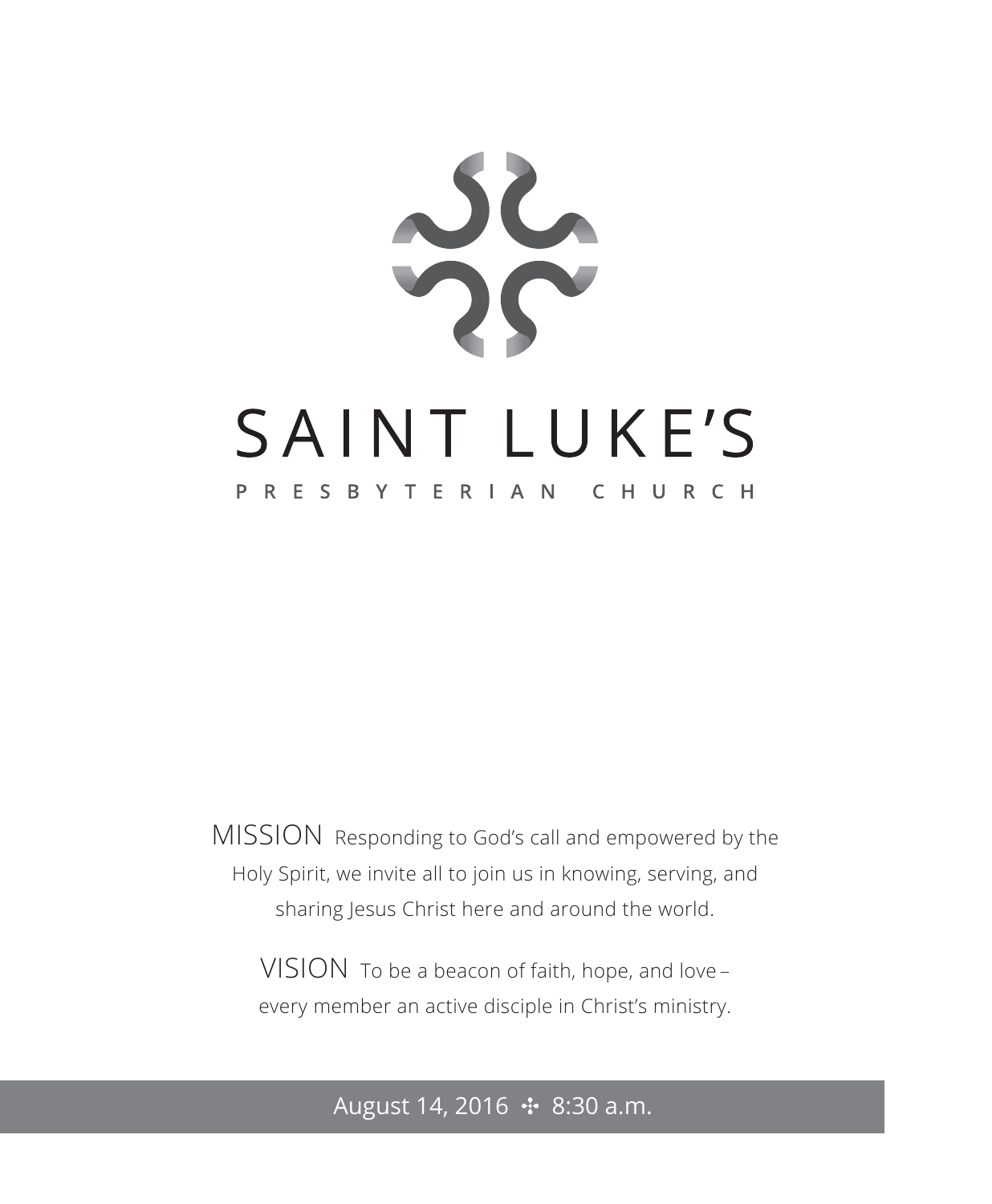

1978 Mount Vernon Road • Dunwoody, Georgia 30338 770.393.1424 • www.slpres.org

### **August 14, 2016**

Ordinary Time

**Liturgical Color:** *Green Green is used to represent spiritual growth.* 

### **SUNDAY SCHEDULE**

**8:30 a.m.** Chapel Communion Service **9:30 a.m.** Sunday School **11:00 a.m.** Sanctuary Worship Service *Nursery available at all services & Sunday School*

### **SERVING TODAY**

| <b>Chapel Guild</b> Dave & Margaret Crow         |  |
|--------------------------------------------------|--|
| <b>Continental Breakfast</b> Holley-Wolfe Family |  |
| <b>Open/Close</b> Josh Nunez                     |  |

### **WELCOME, GUESTS!**

We are delighted you are worshiping with us!

**DURING** the Welcome, please print the requested information on the Friendship Pad and pass the Friendship Pad down the pew.

**AFTER** the worship service, please join us outside the Chapel where our Pastors will be available to answer questions and provide you with a Guest Packet and a loaf of freshly-baked bread.

**FOR MORE** information about our programs, ministries or membership, please contact one of our Pastors at 770.393.1424.

### **THAT ALL MAY WORSHIP**

**ASSISTIVE** hearing devices, large print hymnals, large print bulletins and pew cushions are available. Please contact an usher for further assistance.



**CHILDREN'S WORSHIP** notebooks and activity sheets are available on the table just outside the Chapel doors. For your convenience, there is a Family Restroom located in the hallway of the administrative offices, on the first floor, near the main lobby.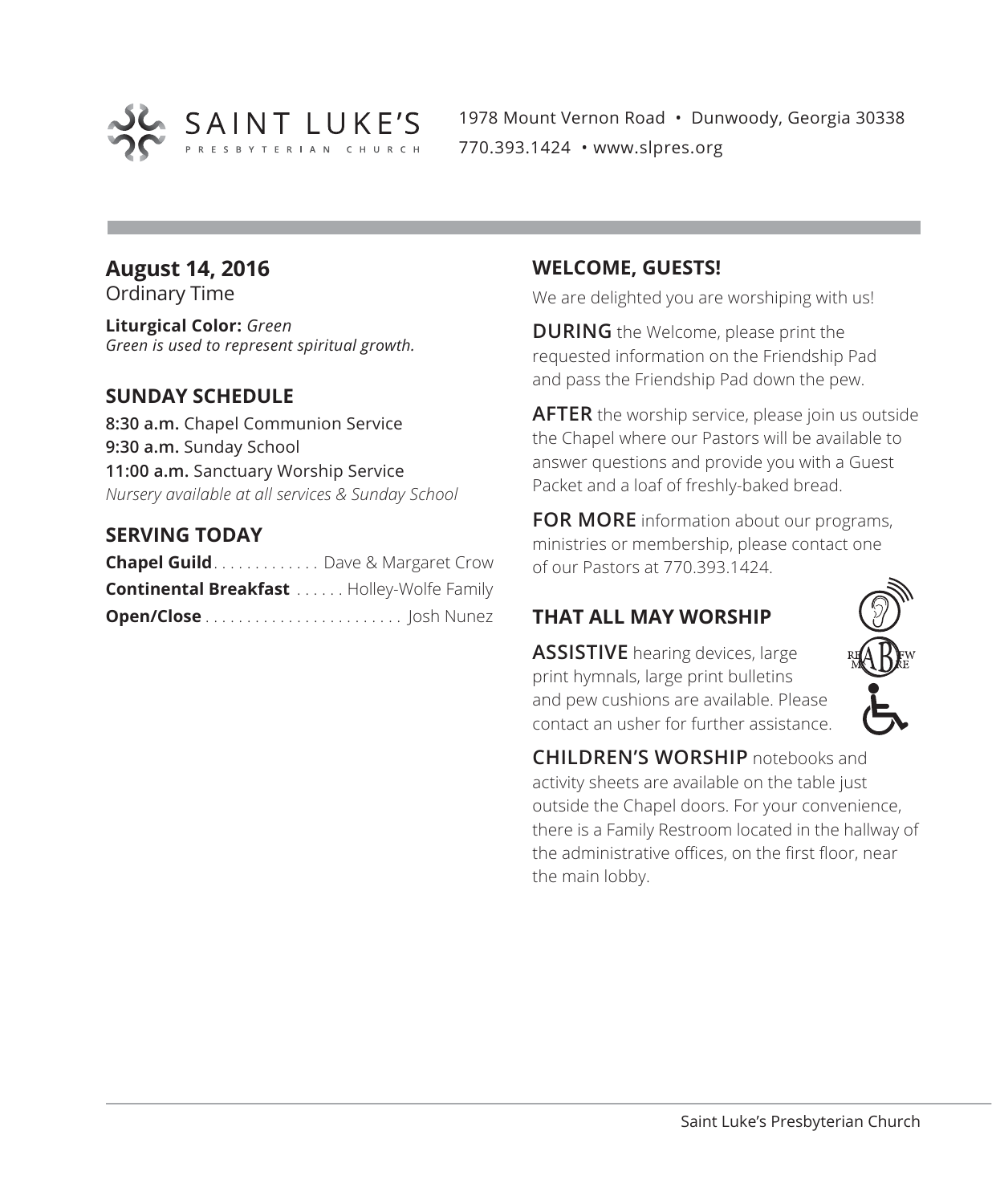## **In Preparation for Worship**

 "We act in faith—and miracles occur." – *Dag Hammarskjold, Secretary-General to the United Nations, on Christmas Eve 1956, upon the resolution of the Suez Crisis*

**Prelude** Morning Has Broken *arr. Dale Wood* 

### **Welcome**

### **Call to Worship** \*

Leader: Everyone who thirsts,

**People: come to the waters; seek the Lord; repent and return so that you may live.**

Leader: All who are hungry for righteousness,

**People: come to the waters; seek the Lord; repent and return so that you may live.**

Leader: All who need the help of God,

**People: come to the waters; seek the Lord; repent and return so that you may live.**

## \* Hymn #81

**Hymn #81** Glorious Things of Thee Are Spoken *AUSTRIAN HYMN*

## **Call to Confession**  \*

Leader: The Lord be with you. **People: And also with you.** Leader: Let us pray.

## **Prayer of Confession**  \*

 **Holy God, we confess that we have grown complacent in our response to You. You set before us a rich feast of blessings, but we are drawn to lesser things that cannot satisfy. You call us to attend to urgent needs of the world, but we indulge our own desires. Our ways are not Your ways; our thoughts do not ascend to Your thoughts. Forgive us when we fall short of Your claim upon our lives. Disturb our complacency and quicken our desire for a more fruitful life. Hear the prayers of our heart, Lord, and amend our ways…** *(time of silent confession)* Leader: Lord, in Your mercy, **All: Hear our prayer, Amen.**

ာင်း<br>သင်္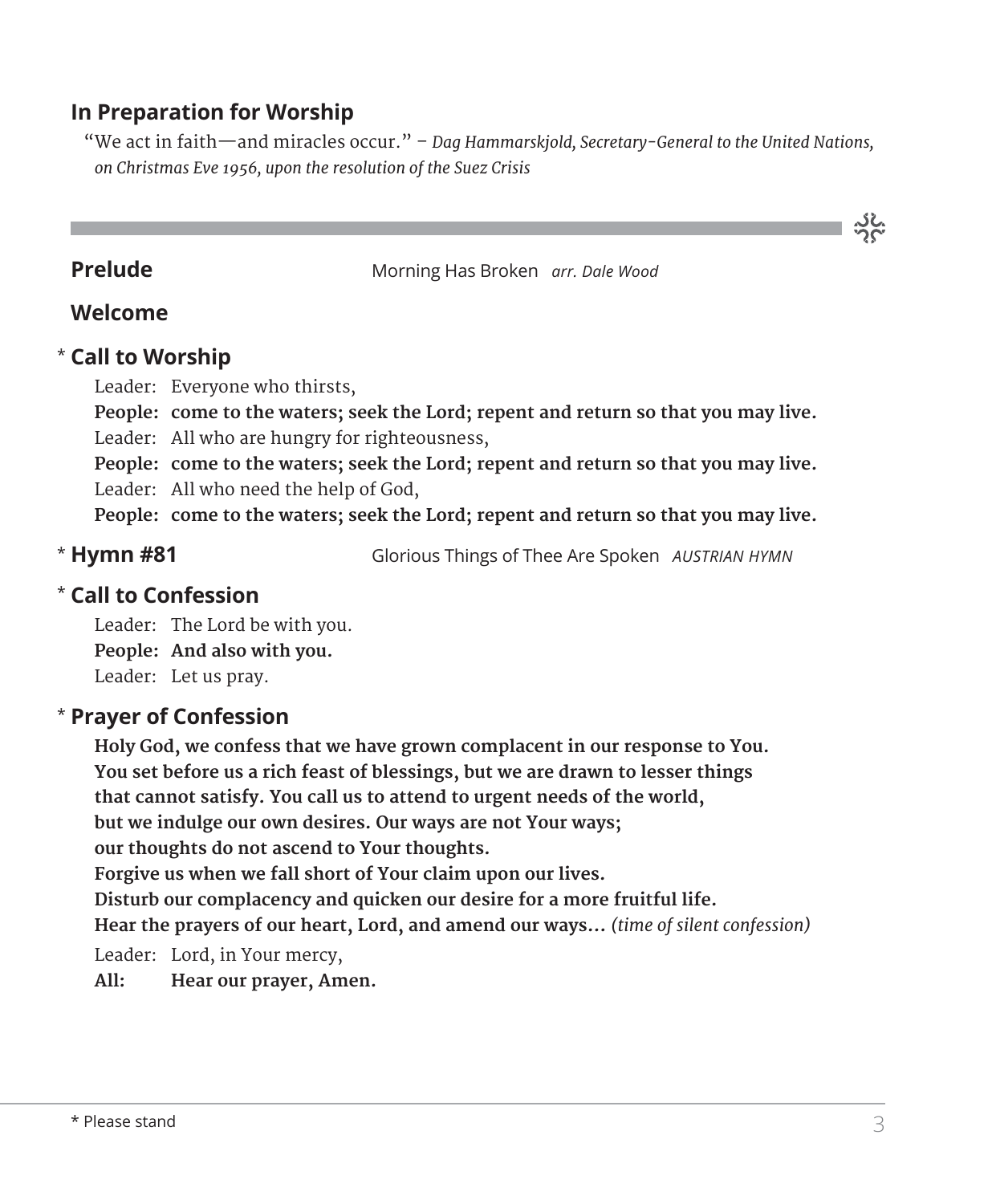## **Assurance of Forgiveness** \*



### **Tell Us Our Story** Shannon Dill

*Children are always welcome to stay in worship. However, parents may take your child(ren) to the nursery.* 

**First Reading** John 4:7-15; page 95

Leader: The Word of the Lord. **People: Thanks be to God.** 

**Second Reading** Isaiah 55:1-5, 12-13; page 685

Leader: The Word of the Lord. **People: Thanks be to God.**

**Sermon** Phil Brown

\* **Hymn #78** You Thirsty Ones, Come *HEAVEN'S RAIN*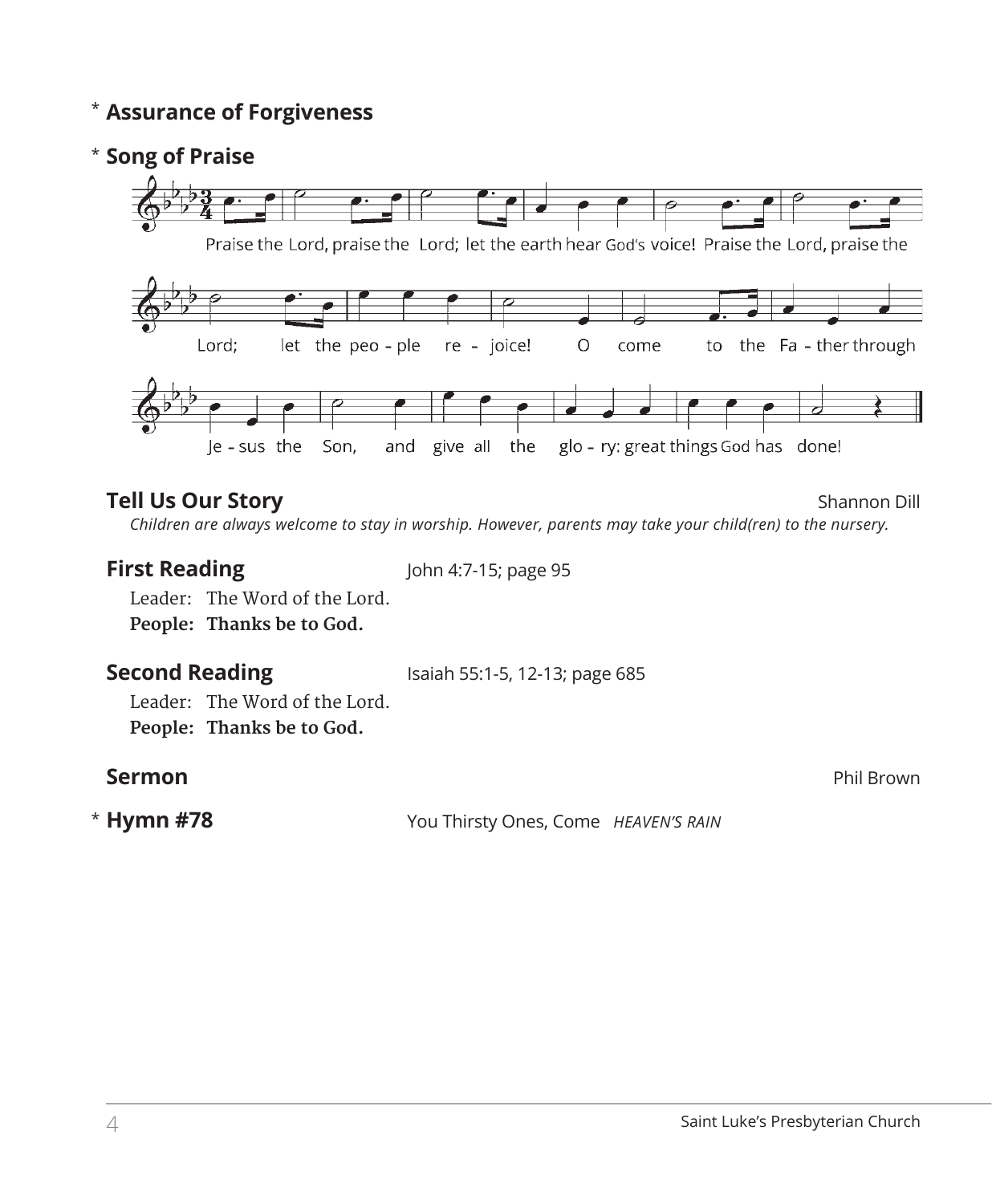### **Affirmation of Faith** from the Scots Confession, chapter 1 \*

 **We confess and acknowledge one God alone, to whom alone we must cleave, whom alone we must serve, whom only we must worship, and in whom alone we put our trust. Who is eternal, infinite, immeasurable, incomprehensible, omnipotent, invisible; one in substance and yet distinct in three persons, the Father, the Son, and the Holy Ghost. By whom we confess and believe all things in heaven and earth, visible and invisible, to have been created, to be retained in their being, and to be ruled and guided by His inscrutable providence for such end as his eternal wisdom, goodness, and justice have appointed, and to the manifestation of His own glory.** 

### **Offering**

*Giving is a tangible sign of worship. If you give electronically, there is a blue, laminated, 'electronic giving' card in the pew rack to place into the offering plate as it is passed.* 

### **Offertory Conce and for All Lauren Daigle Emily Wilmesherr Conce and for All Lauren Daigle**

 God I give You all I can today, these scattered ashes that are hid away, I lay them all at Your feet. From the corners of my deepest shame, the empty places where I've worn Your name, show me the love I say I believe.

O Help me to lay it down; Oh, Lord I'll lay it down.

O let this be where I die, my Lord with thee crucified, be lifted high as my kingdom fall; once and for all, once and for all.

There is victory in my savior's loss, and in the crimson flowing from the cross; pour over me, pour over me. O let this be where I die, my Lord with thee crucified, be lifted high as my kingdom fall; once and for all, once and for all.

O Lord I lay it down, O Lord I lay it down. Help me to lay it down. O Lord I lay it down.

O let this be where I die, my Lord with thee crucified, be lifted high as my kingdom fall; once and for all, once and for all.

Once and for all.

### **Song of Thanksgiving** \*



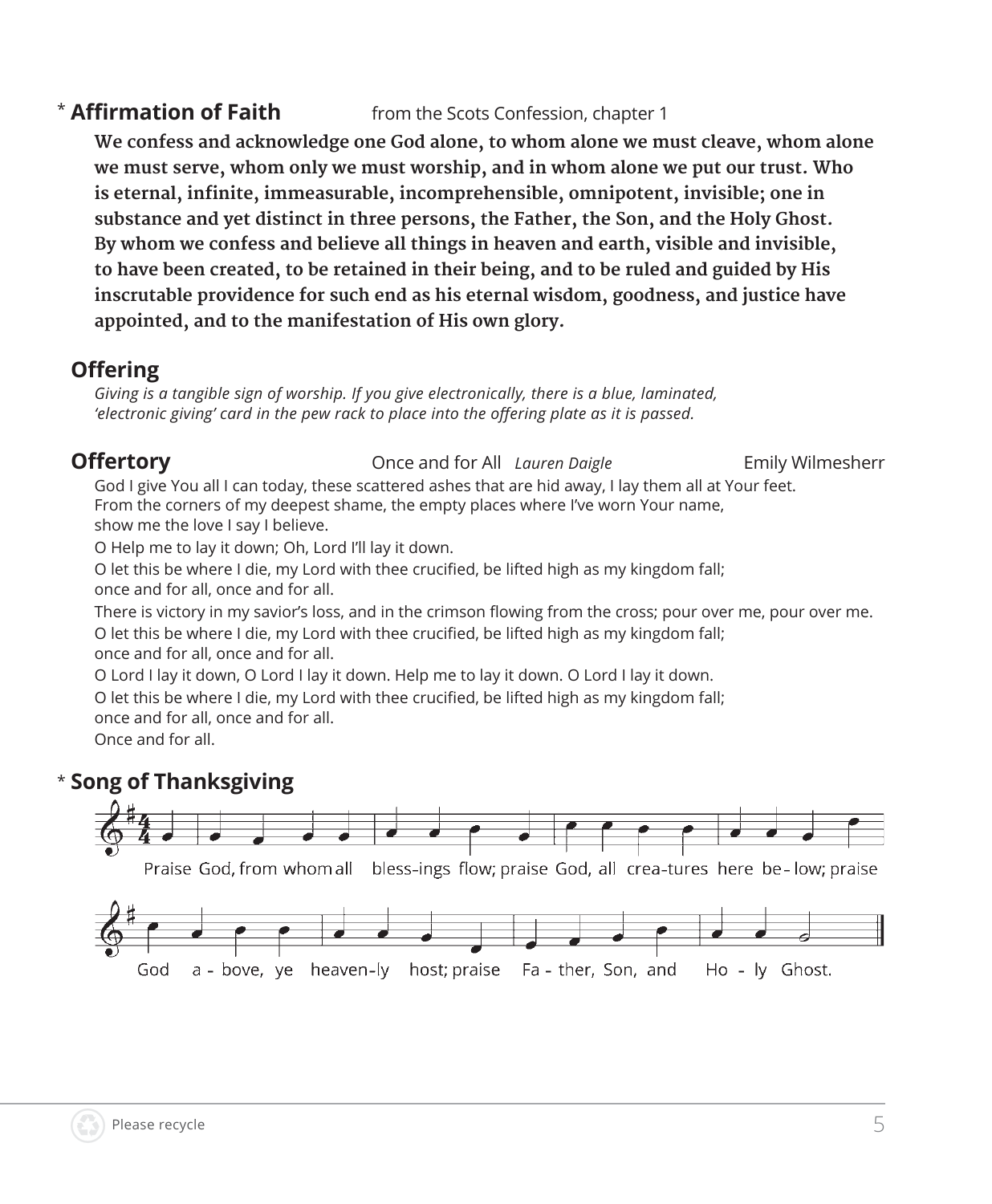## **Prayer of Dedication** \*

### **Passing of the Peace** \*

Leader: May the peace of Christ be with you. **People: And also with you.**

### **The Lord's Supper**

*Communion will be served by intinction (dipping the bread into the cup). If you would like to be served where you are sitting, please raise your hand. Everyone is invited to participate in the sacrament. Children who have discussed the sacrament with their parents and/or a pastor are welcome. The cup holds grape juice, not wine, during this service. A server with gluten-free wafers will be standing directly in front of the communion table for those who prefer this option.*

### **The Lord's Prayer**

 **Our Father Who art in heaven, hallowed be Thy name. Thy kingdom come, Thy will be done, on earth as it is in heaven. Give us this day our daily bread; and forgive us our debts, as we forgive our debtors; and lead us not into temptation, but deliver us from evil. For Thine is the kingdom and the power and the glory, forever. Amen.**

### **Prayers of the People**

| $*$ Hymn #182 | I Heard the Voice of Jesus Say KINGSFOLD |  |
|---------------|------------------------------------------|--|
| * Benediction |                                          |  |
| * Postlude    | Trumpet Tune David German                |  |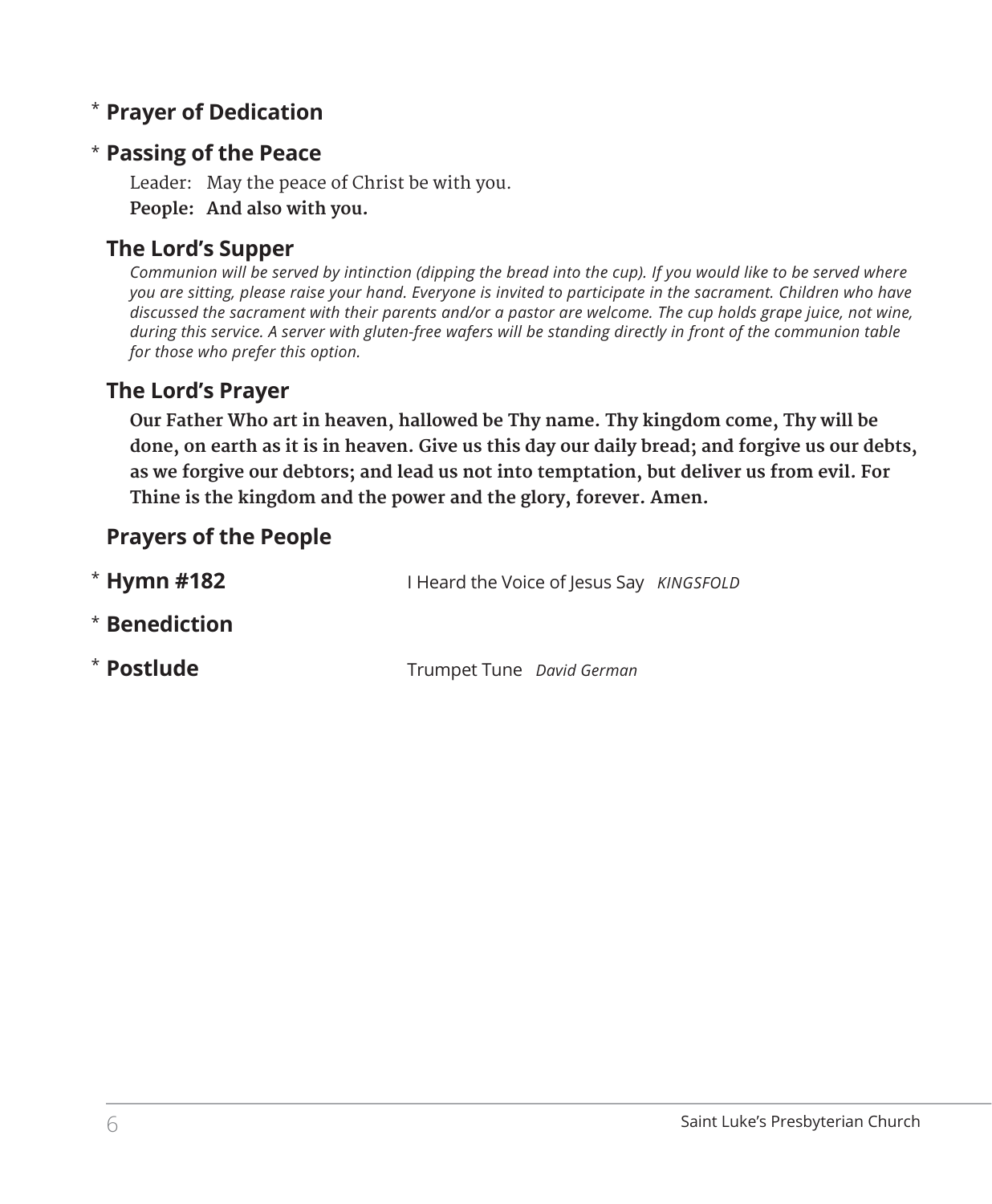# Sunday Spotlights:



# SAINT LUKE'S WELCOMES NEW MEMBERS!

Join us in welcoming the following people who became members on Aug. 7: Donald and Jane Boney; Nury Soto; Ann Maxwell; Walker and Cheryl Wellford and their sons Walker, William, and Jack; Carol Thorup; Judy Wicks; Ruth Anne Paradice; Ron Davis; Josh and Caroline Boling and daughter Betsy; Anita Gardner and daughter Isabella; Amanda Lower and children Matt and Anna Jean.

## **MMMM... DO YOU SMELL PANCAKES?**

Be sure to visit the Great Hall on Sun., Aug. 28 from 9:00 - 11:00 a.m. for the annual Pancake Breakfast and Fall Kick-Off. Check out all the Children's Ministries and Adult Ministry offerings this fall, browse the mini book sale, and visit the **Living Wax Museum: New Testament Edition**.

## **MID-YEAR FINANCIAL REPORT**

It is with a grateful heart that I reach out to you all today to share wonderful news on the state of our Church's finances. After a couple of trying years, mid-way through 2016, our financial position is strong. The Church's operating committees continue to do a great job in keeping expenses in check and, given the generosity of this congregation, the Church's revenues have exceed our budget in what have historically been very slow summer months for member pledges. Year to-date actual income exceed budget by \$56,000 while expenses were held under budget by just over \$21,000 resulting in a positive net variance of \$77,000. Overall, year-to-date income exceed expenses by \$140,000. Please visit the website to view the Church's 2016 Mid-Year Financial Report, or pick up a printed copy in the lobby or Narthex. While we have a long way to go to make budget prior to year-end, half way through, we are on our way and in a very strong financial position. On behalf of your Finance Committee, thank you!

With love and gratitude,

Pete Shelton

<sup>…</sup> knowing, serving, and sharing Jesus Christ here and around the world  $\frac{7}{2}$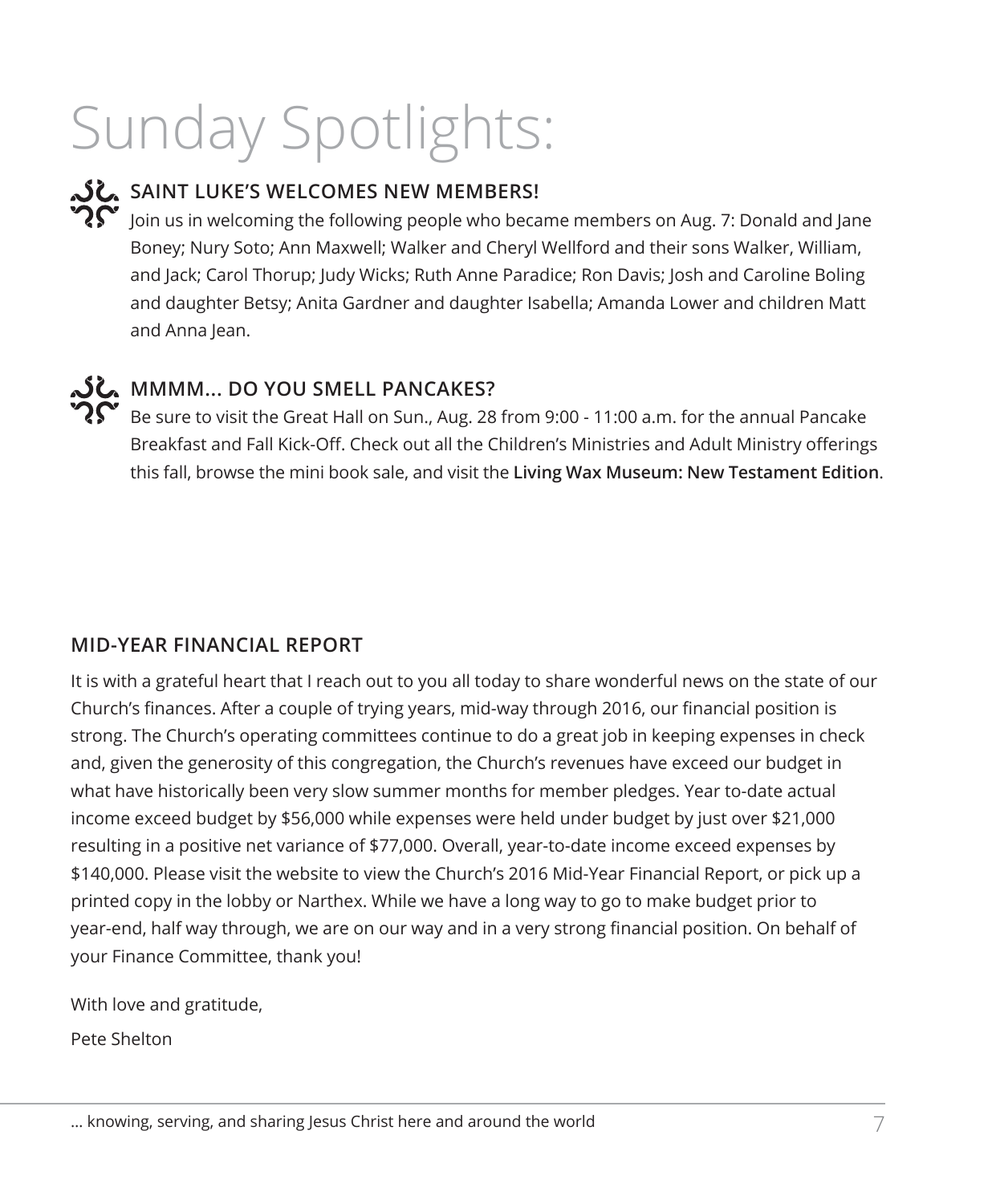# **MUSIC MINISTRY Clair Maxwell**

clairmaxwell@slpres.org / 770.393.1424 ext. 227

**CHANCEL CHOIR AND FESTIVAL RINGERS** return to rehearsal on Wed., Aug. 24. Both groups are open to youth and adults and rehearse weekly. Festival Ringers practice 6:30-7:20 p.m. and the Chancel Choir practices 7:30-9 p.m. Contact Clair Maxwell for more information.

**CELEBRATE THE ARTS** (CTA) concert series begins Sept. 11 in the sanctuary with "Songs of Peace," presented by the Atlanta choral group *Coro Voci,* conducted by Ed Weaver. Support this community outreach ministry by attending these free concerts with your friends and family, and contribute financially by becoming a **Friend of Music**. Look for more info on the CTA flyers and in the bulletin.

# **ADULT MINISTRY Shannon Dill**

shannondill@slpres.org / 770.393.1424 ext. 229

**ADULT SUNDAY SCHOOL** classes meet between the worship services, 9:30-10:30 a.m. Descriptions of current groups are available on our website (slpres.org) or http://bit.ly/ AdultSundaySchool. Please join us!

**FRIDAY MORNING MEN'S BIBLE STUDY** Fellowship and Bible study every Fri. from 6:40-8:00 a.m. in the Parlor with Dan Joyce.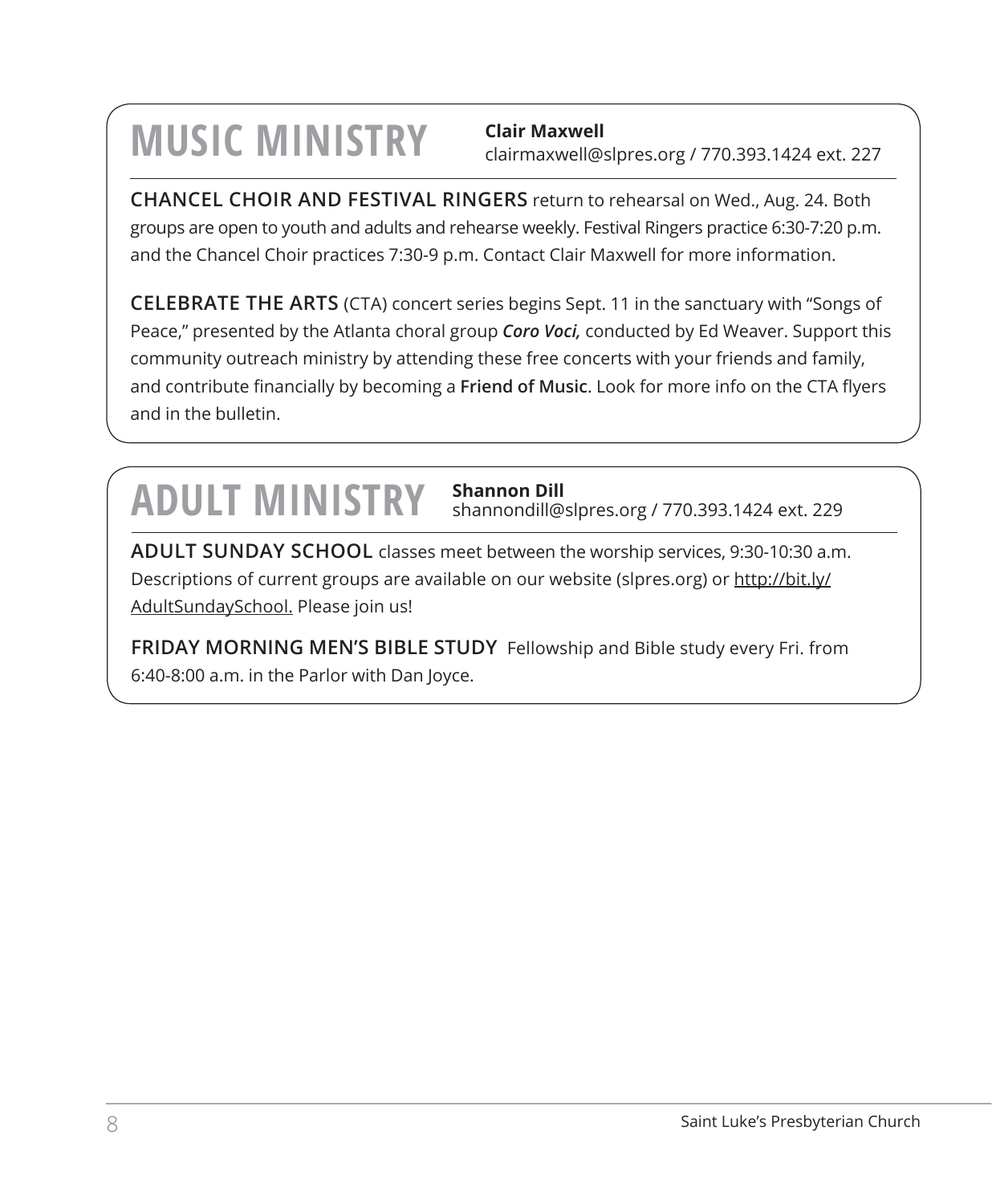### **SPLASH!** CHILDREN'S **Catherine Anne Thomas** cathomas@slpres.org / 770.393.1424 ext. 228

**ADULT HELPERS NEEDED** Our Saint Luke's kids are set for another great year of Serving, Learning, and Sharing (*SPLASH*, get it?), but we need adult volunteers to make it happen. The time slots are Sun. mornings, 9:30-10:30, 11:20-12:00, or 10:30-12:00; or Wednesdays during Feast from 6:20-7:15 p.m. These jobs are meant to be shared among many, so please jump in by contacting Catherine Anne (info above).

**SUMMER SUNDAY SCHOOL** In August, we do children's Sunday School a little differently: preschoolers attend "Light the Dark" class in Room 120; elementary kids have "Cave Capers" in the Great Hall. Both classes are 9:30-10:30, and both offer lots of fun activities!

|                    | <b>Phil Brown</b><br>YOUTH CONNECTION<br>philbrown@slpres.org / 770.393.1424 ext. 238                                                                                                                                                                                                                                            |  |  |
|--------------------|----------------------------------------------------------------------------------------------------------------------------------------------------------------------------------------------------------------------------------------------------------------------------------------------------------------------------------|--|--|
|                    | Stay current with Saint Luke's Youth Ministry by signing up for text message updates. Dial 81010 and text:<br>for Middle School updates:<br>youth, text @6th-8thSL<br>parents, text @MSparentSL<br>for High School updates:<br>youth, text @9th-12thSL<br>parents, text @HSparentSL<br>for Youth Choir updates:<br>text @choirSL |  |  |
|                    | UPCOMING SUNDAY YOUTH EVENTS:                                                                                                                                                                                                                                                                                                    |  |  |
| <b>AUG 21</b>      | 6th Grade Pool Party                                                                                                                                                                                                                                                                                                             |  |  |
| <b>AUG 28</b>      | Sunday School Pancake Breakfast; Druid Hills Shelter Dinner                                                                                                                                                                                                                                                                      |  |  |
| SEPT <sub>11</sub> | Youth Family Potluck                                                                                                                                                                                                                                                                                                             |  |  |
| <b>OCT 16</b>      | All youth: Corn Maze                                                                                                                                                                                                                                                                                                             |  |  |
| OCT 28-30          | Middle school retreat @ Calvin Camp & Retreat Center                                                                                                                                                                                                                                                                             |  |  |
| NOV 11-13          | High school retreat @ Mountain TOP                                                                                                                                                                                                                                                                                               |  |  |
| <b>DEC 18</b>      | Youth Christmas parties                                                                                                                                                                                                                                                                                                          |  |  |
|                    |                                                                                                                                                                                                                                                                                                                                  |  |  |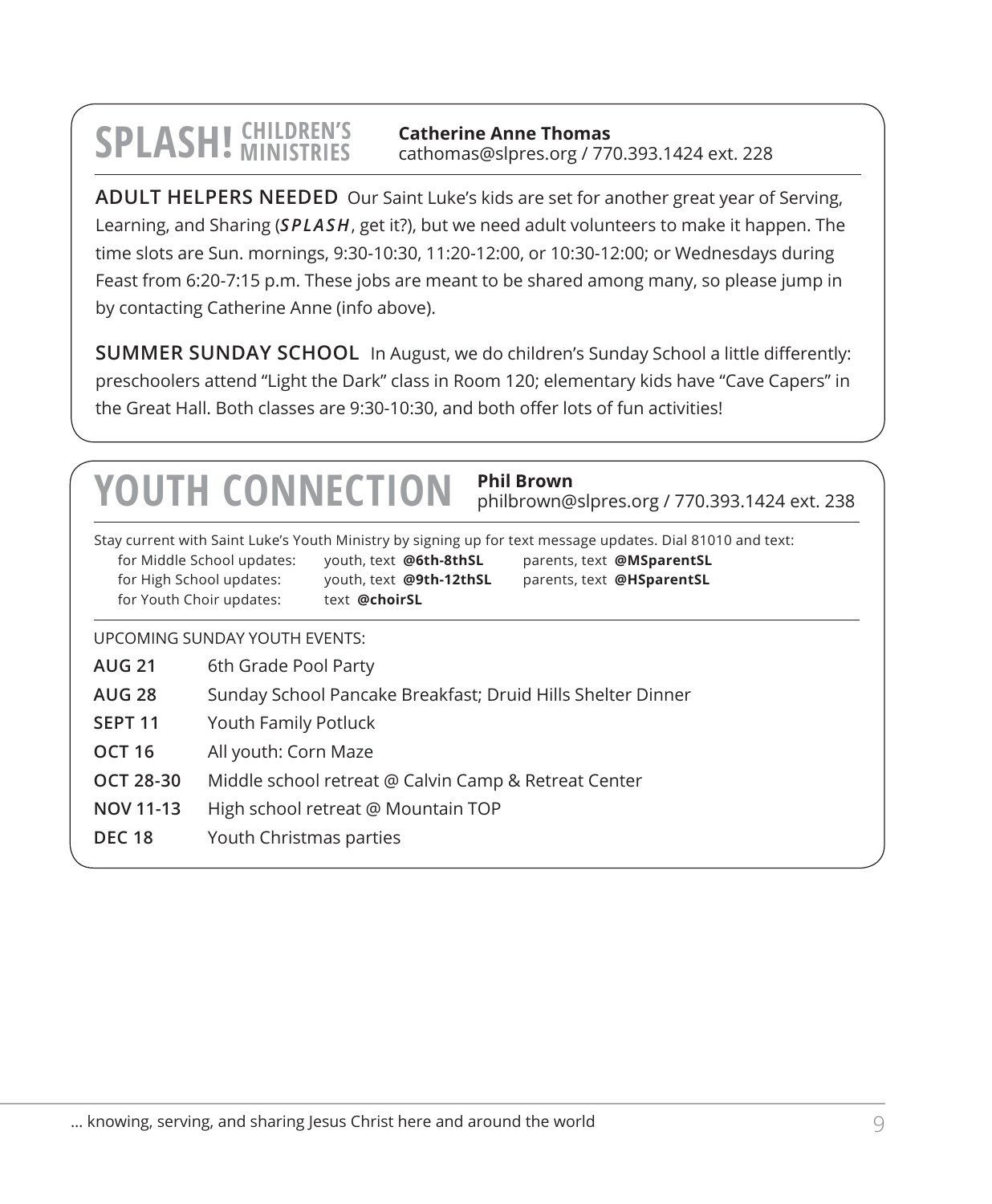**2ND – 8TH GRADERS NEEDED!** 2nd through 8th graders are invited to be a part of Saint Luke's acolyte program. Please contact Cailin Thelen (cailinthelen@gmail.com / cell 770.330.9622 / or the poster in the lobby) for more info.

**JUST ASK!** After School Kids (A.S.K.) is a weekly Bible study for elementary school age students. Classes meet for 10 weeks on Mondays after school (4-5:30 p.m.), starting Aug. 29, here at Saint Luke's. For more info, visit our **Open House on Mon., Aug. 22** at Saint Luke's from 4-5:30 p.m. For a registration form, contact Judy Weathers: weathers5002@gmail.com

**SAVE THE DATE** for the annual Saint Luke's Women's Retreat: March 3-5, 2017.

### **RETURNING BY POPULAR DEMAND: 8 STEPS TO A PAIN-FREE BACK**

Sat., Aug. 27, 1-2 p.m. in room 203: Have you tried everything and your back, hip, neck or shoulder still hurts? Experience what healthy posture can do for you in this free workshop. Register under "Free Workshop" at www. GokhaleMethod.com

### **PRESBYTERIAN WOMEN REGISTRATION**

Presbyterian Women (PW) is a group that meets monthly for Bible study and mission-oriented projects. We hope you will plan to join us at one of our three monthly circle meetings beginning in September:

2nd Mondays at 9:30 a.m. (childcare available); 2nd Mondays at 7:30 p.m.; or 2nd Tuesdays at 9:30 a.m.

This year the Bible study will be "Who is Jesus? What a Difference a Lens Makes" by Judy Yates Siker. Stop by our table in the lobby TODAY, Aug. 21 or Aug. 28 for more information and to register. There is a cost for the study materials, so bring your checkbook. Contact PW Moderator Andrea Price: andreacoppedgeprice@gmail.com if you have any questions. Don't miss this special opportunity to study and grow spiritually with other women at Saint Luke's!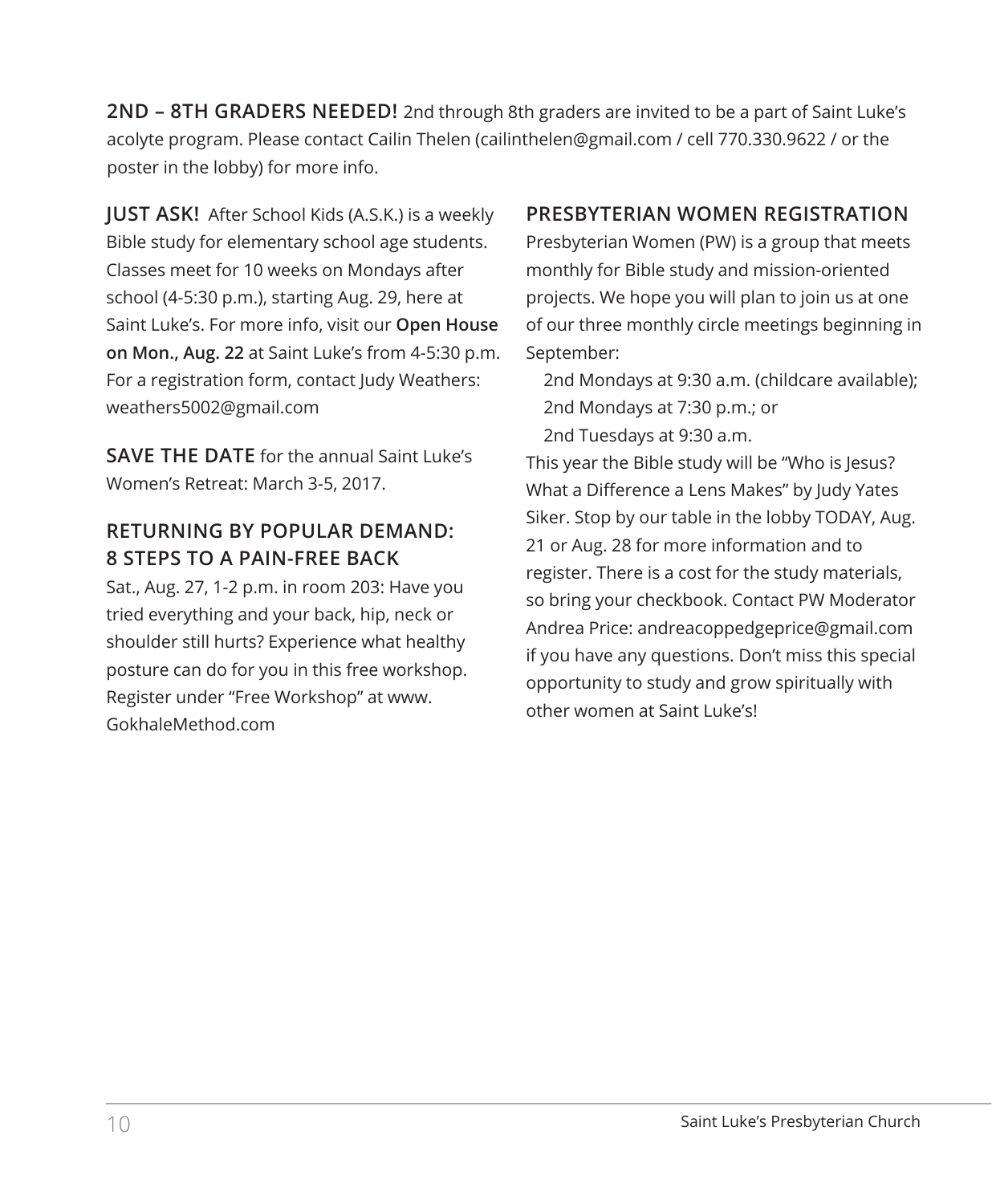**DISCIPLE SERIES** The final study in the Disciple Series, *Christian Believer,* will be offered at Saint Luke's this fall beginning on Sept. 13 in the Session Room (#109). This 30-week study focuses on essential doctrines of the Christian faith and makes connections between the doctrine and daily living. Classes will be from 7-9 p.m. each Tuesday. Please call Liz Catlett to order materials: 770.393.1424, ext. 236.

### **FAMILY PROMISE: DOUBLE FEATURE**

Saint Luke's has committed to back-to-back hosting weeks: Sept. 25 – Oct. 9. Volunteer opportunities abound for people wanting to volunteer in groups, as a family, or even alone. Please take a moment and find a spot to lend a hand: http://tinyurl.com/SLPCFP2016-09.

### **MOVE INTO BETTER HEALTH**

Mon. & Wed. in the Great Hall, 8:15 - 9:15 a.m. Sally Joyce will start the class with light aerobics or walking, and then use light weights or resistance for toning, stretching and relaxation. Begins Sept. 12.

### **CALLING ALL 1ST – 5TH GRADE BOYS!**

Pack 764 (sponsored by Saint Luke's) is holding its annual Cub Scout Open House on Sun., Aug. 21 at 3:30 p.m. in the chapel. Meet the leaders, learn about Scouting, and sign up for a year of fun. Visit the Pack's website (www.pack764.org) or email Cubmaster Peter Keohane (pack764@ gmail.com) for info or questions.

### **STEPHEN MINISTRY AT SAINT LUKE'S**

You say, **"I'm not able."** God says, **"I am able."**

2 Corinthians 9:8 says, **"And God is able to make all grace abound to you, so that in all things at all times, having all that you need, you will abound in every good work."** 

In all things God gives to us generously. God will equip you and help you. Stephen Ministers hope to be a conduit to God's grace for each of our care receivers. We are well trained and available to meet confidentially with you on a weekly basis. Take the first step. Reach out to Shannon Dill (770.393.1424 ext. 229) or Laura Strange (770.490.4395) for a referral.